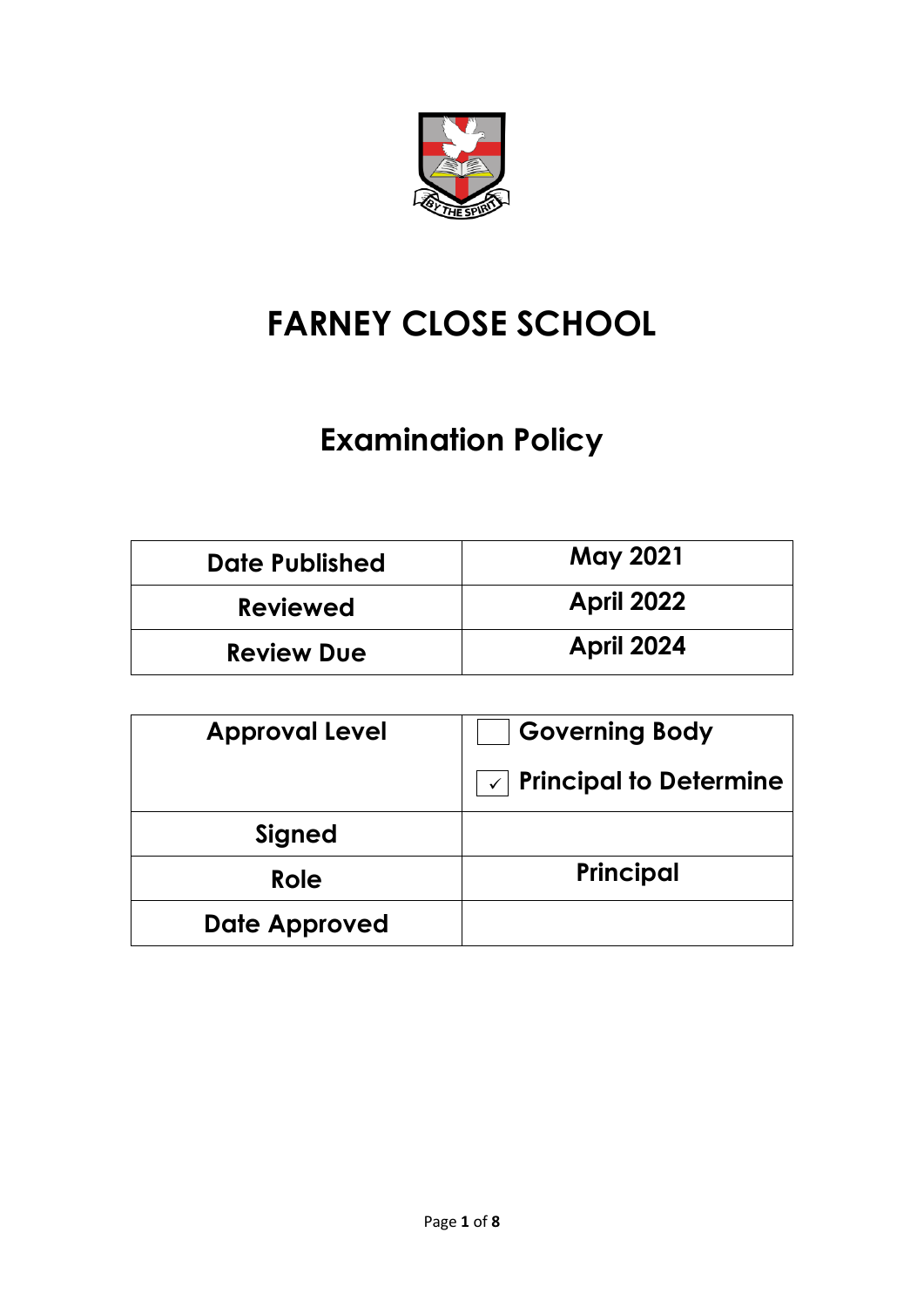# **What is the purpose of this exams policy?**

- $\triangleright$  to ensure the planning and management of exams is conducted efficiently and in the best interests of candidates.
- $\triangleright$  to ensure the operation of an efficient exams system with clear guidelines for all relevant staff.

It is the responsibility of everyone involved in the centre's exam processes to read, understand and implement this policy. The exams policy will be reviewed by the schools Vice Principal and the Exams Officer. Where references are made to JCQ regulations/guidelines, further details can be found at [www.jcq.org.uk.](http://www.jcq.org.uk/)

# **Which members of staff have designated responsibilities?**

#### **The Principal:**

- ➢ Has overall responsibility for the school as an exam centre and advises on appeals and re-marks.
- ➢ Is responsible for reporting all suspected or actual incidents of malpractice refer to the JCQ document.
- ➢ Suspected malpractice in examinations and assessments.

#### **The Exams officer:**

- ➢ Manages the administration of internal exams and external exams. Advises the senior leadership team, subject and class tutors, and other relevant support staff on annual exams timetables and procedures as set by the various awarding bodies.
- ➢ Oversees the production and distribution to all centre staff and candidates of an annual calendar for all exams in which candidates will be involved and communicates regularly with staff concerning imminent deadlines and events.
- ➢ Ensures that candidates and their parents/carers are informed of and understand those aspects of the exams timetable that will affect them.
- ➢ Checks with teaching staff that the necessary coursework and/or controlled assessments are completed on time and in accordance with JCQ guidelines.
- ➢ Provides and confirms detailed data on estimated entries.
- ➢ Maintains systems and processes to support the timely entry of candidates for their exams.
- ➢ Receives, checks and stores securely all exam papers and completed scripts and ensures that scripts are dispatched as per the guidelines.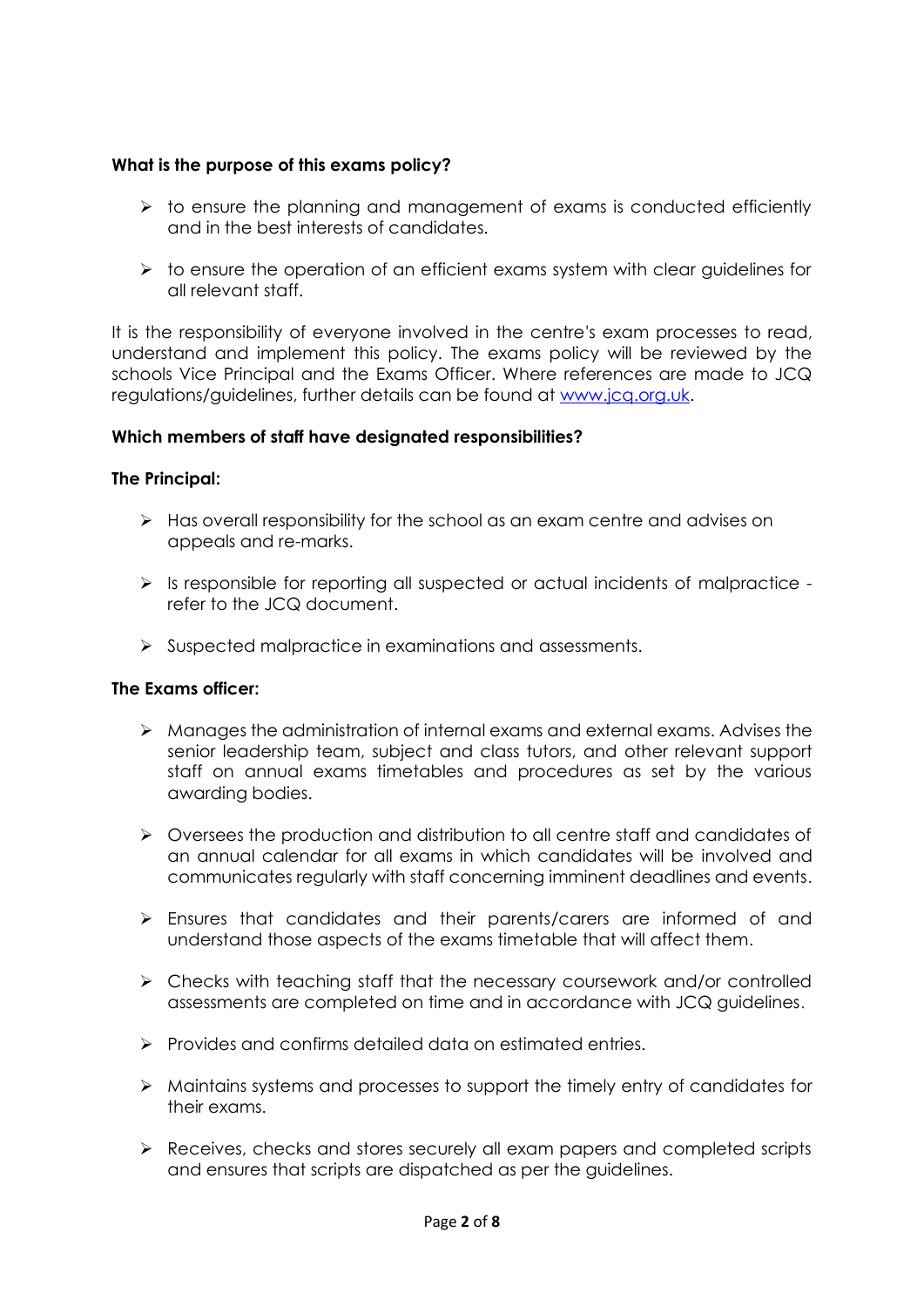- ➢ Administers Access arrangements and makes applications for special consideration following the regulations in the JCQ publications for Access arrangements, reasonable adjustments and special consideration.
- ➢ Identifies and manages exam timetable clashes.
- ➢ Accounts for income and expenditures relating to all exam costs/charges.
- ➢ Ensures candidates' coursework / controlled assessment marks are submitted, and any other material required by the appropriate awarding bodies correctly and on schedule.
- ➢ Tracks, dispatches, and stores returned coursework / controlled assessments.
- ➢ Arranges for dissemination of exam results and certificates to candidates and forwards, in consultation with the Speech and Language Therapist**,** any post results service requests.

# **Heads of department, Teachers and Instructors are responsible for:**

- ➢ Supplying information on entries, coursework and controlled assessments as required by the head of department and/or exams officer.
- ➢ Identification and testing of candidates' requirements for Access arrangements.
- ➢ Notifying the exams officer in good time so that they can process any necessary applications in order to gain approval (if required).
- ➢ Working with the exams officer to provide the Access arrangements required by candidates in exams rooms.
- ➢ Accurate completion of entry and all other mark sheets and adherence to deadlines as set by the exams officer.
- ➢ Accurate completion of coursework / controlled assessment mark sheets and declaration sheets.
- ➢ Guidance and pastoral oversight of candidates who are unsure about exams entries or amendments to entries.
- ➢ Decisions on post-results procedures.

#### **Invigilators are responsible for:**

➢ Assisting the exams officer in the efficient running of exams according to JCQ regulations.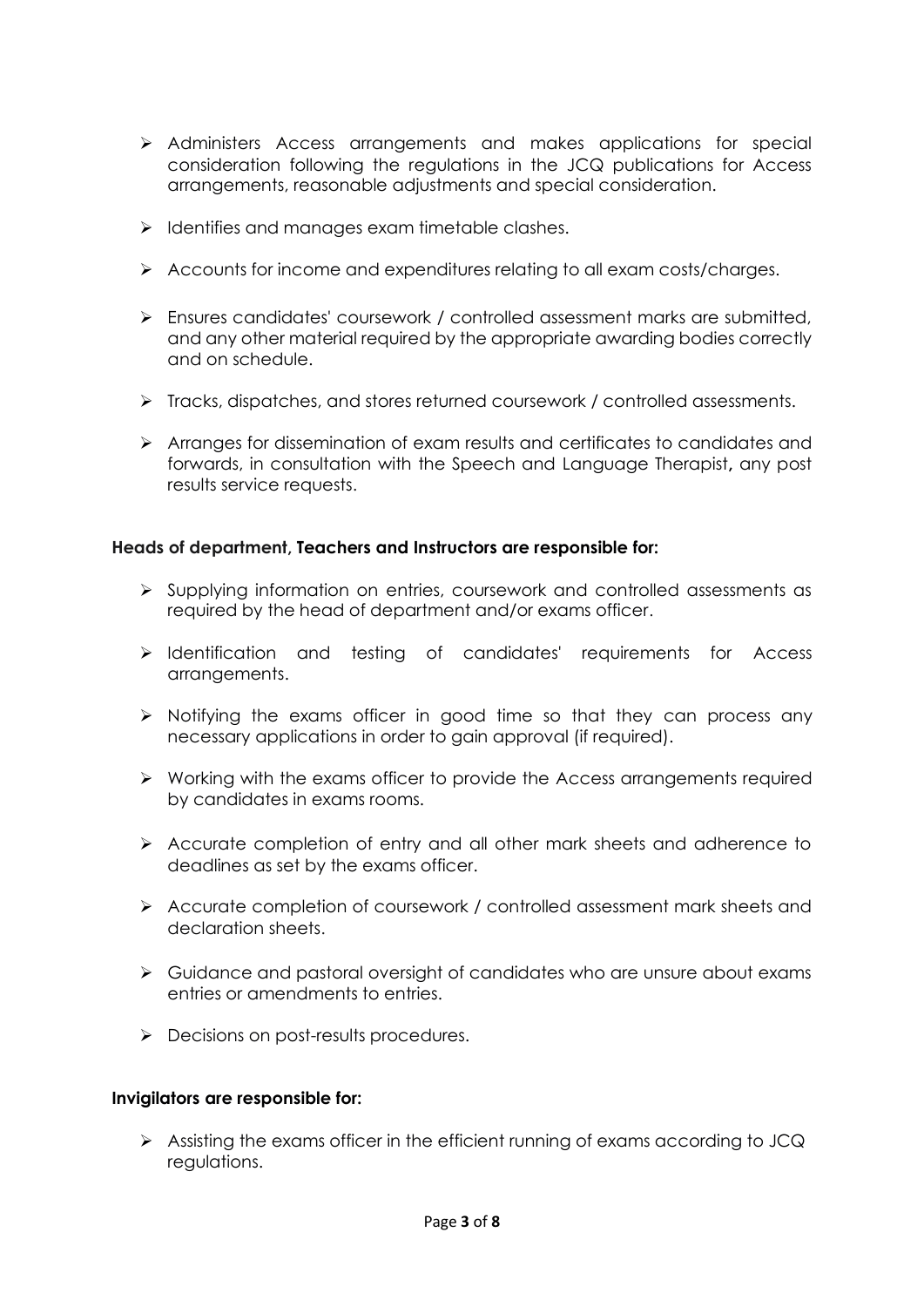- ➢ Collection of exam papers and other material from the exam office before the start of the exam.
- ➢ Collection of all exam papers in the correct order at the end of the exam and ensuring their return to the exam office.

# **Candidates are responsible for:**

- $\triangleright$  Confirmation and signing.
- ➢ Understanding coursework / controlled assessment regulations and signing a declaration that authenticates the coursework as their own.
- $\triangleright$  Ensuring the conduct themselves in all exams according to the JCQ regulations.

# **What qualifications are offered?**

The qualifications offered at this school are decided by the Principal, Vice Principal, Head of Education. The types of qualifications offered are GCSE, Entry Level, Functional skills and Pathways. Subject heads, teachers or instructors to inform the exams office of any changes to a specification.

Decisions on whether a candidate should be entered for a particular subject will be taken by the Principal, Vice Principal and Head of Education in consultation with Heads of Department/teacher/instructor.

#### **What type of examinations will take place throughout the year?**

Internal exams (mock or trial exams) and assessments are scheduled in the January of every year.

External exams and assessments are scheduled in the summer term.

Internal exams are held under external exam conditions for Years 9 – 11in the spring term.

The Head of Education and Heads of Department/teacher/instructor will decide which exams are used in the school.

#### **When will exam timetables be published?**

Once confirmed by the exam boards, the exams officer will circulate the exam timetables for internal and external exams at a specified date before each series begins.

#### **How will exam entries, entry details and late entries be managed?**

The school does not act as an exam centre for other organisations. Entry deadlines are circulated to heads of department/teacher/instructor via internal post.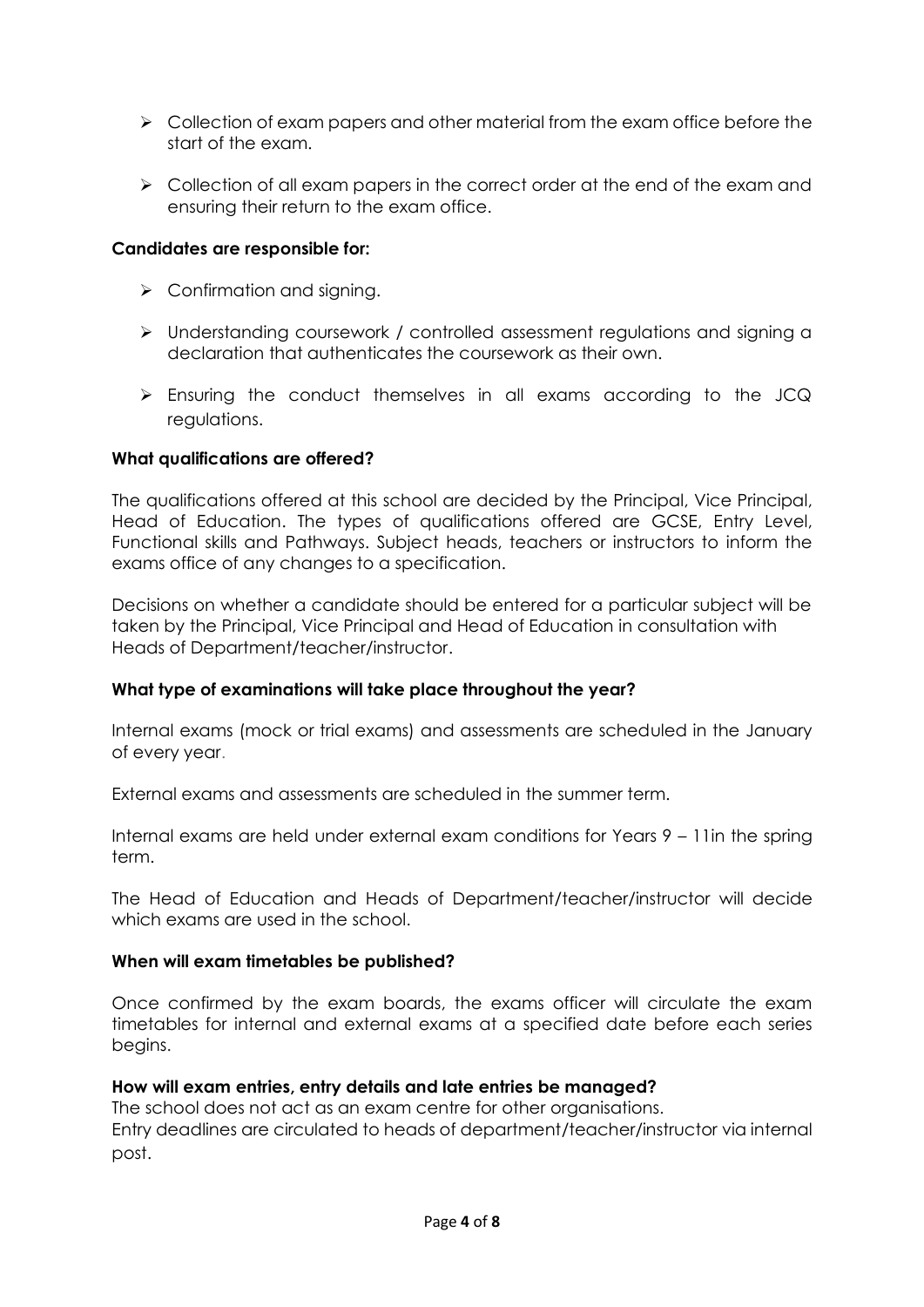Heads of department and or teacher/instructor will provide estimated entry information to the exams officer to meet JCQ and awarding body deadlines.

Entries and amendments made after an awarding organisation's deadline (i.e. late) require the authorisation, in writing, of Vice Principal of Centre and Exams Officer.

# **Will candidates have to pay for exam entries?**

Candidates or departments will not be charged for exams

#### **How will Equality Legislation affect examinations at the school?**

All exam centre staff must ensure that they meet the requirements of any Equality legislation.

The centre will comply with the legislation, including making reasonable adjustments to the service that that they provide candidates in accordance with requirements defined by the legislation, awarding bodies, and JCQ. This is the responsibility of the Vice Principal and Exams Officer.

# **What Access arrangements might be made?**

The specialist teacher/SENCO will inform subject teachers/instructors of candidate's special arrangements that will need during the course and in any assessments/exams.

A candidate's Access arrangements requirement is determined by the dyslexia specialist in consultation with the Vice Principal.

Ensuring there is appropriate evidence for a candidates Access arrangement is the responsibility of the Dyslexia specialist.

Submitting completed Access arrangement applications to the awarding bodies is the responsibility of the specialist teacher and Exams Officer.

Rooming for Access arrangement candidates will be arranged by the Exams Officer.

Invigilation and support for Access arrangement candidates, as defined in the JCQ Access arrangements regulations, will be organised by the Exams Officer.

#### **How will estimated grades work?**

Head of Department and or teacher/instructor are responsible for submitting estimated grades to the exams officer when requested by the exams officer.

#### **How will invigilation be managed?**

External staff will not be used to invigilate examinations.

Internally trained invigilators will be used to invigilate examinations.

Invigilators are trained and briefed by the Exams Officer.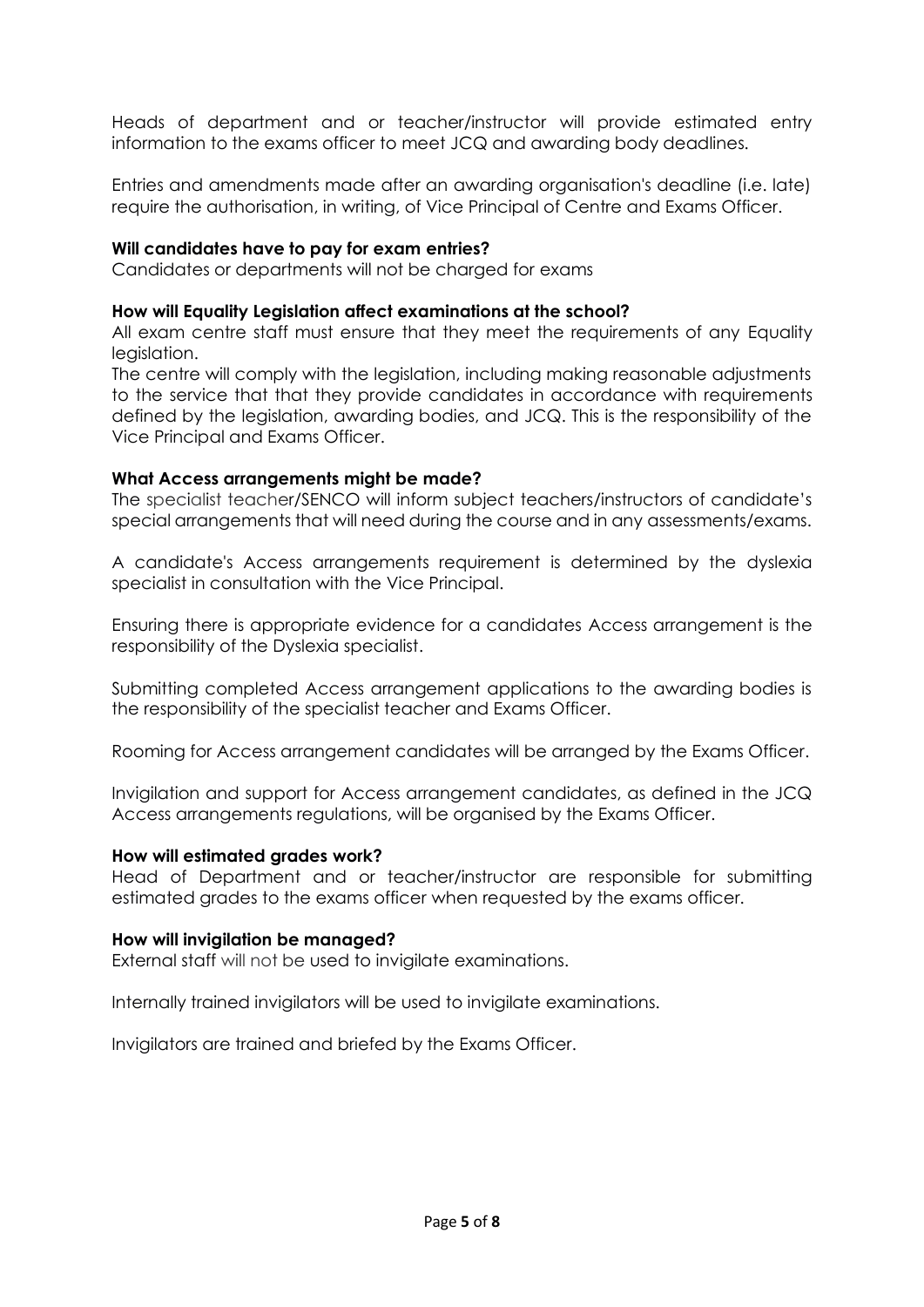# **What are the arrangements for the evacuations from examinations in case of emergency?**

If the fire alarm is sounded pupils will leave the examinations hall through the fire escape at the back of the hall. They will be kept separate from other pupils at the evacuation point and will not be permitted to have any conversation or contact with anyone. Once the drill is completed, they will return to the hall to complete their examination. If they are not able to complete the examination, then the papers will be collected and sent to the exam board with a full explanation of events and protocol. Times of evacuation are recorded, and pupils allocated any differences at the end.

#### **How will malpractice be dealt with?**

The Principal and or Vice Principal in consultation with the Exams Officer is responsible for investigating suspected malpractice.

# **What will happen on exam days?**

The exams officer will book all exam rooms after liaison with other users and make the question papers, other exam stationery, and materials available for the invigilator.

The Exams Officer will start and finish all exams in accordance with JCQ guidelines.

Subject staff may be present at the start of the exam to assist with identification of candidates. Any staff present must be in accordance with the rules defined by JCQ concerning who is allowed and what they can do.

In practical exams, subject teachers'/instructors' availability will be in accordance with JCQ guidelines.

Exam papers must not be read by subject teachers/instructors' or removed from the exam room before the end of a session.

After an exam, the exams officer will arrange for the safe dispatch of completed examination scripts to awarding bodies, working in conjunction with school receptionist.

# **How will candidates be managed on exam days?**

The exams officer will provide written information to candidates in advance of each exam. A formal briefing session for candidates may be given by the Head of Department/ teacher/instructor.

The centre's published rules on acceptable dress and behaviour apply at all times. Candidates' personal belongings remain their own responsibility and the centre accepts no liability for their loss or damage.

In an exam room the candidate must not have access to items other than those clearly allowed in the instructions on the question paper, the stationery list, or the specification for that subject. This is particularly true of mobile phones and other electronic communication or storage devices with text or digital facilities. Any precluded items must not be taken into an exam room.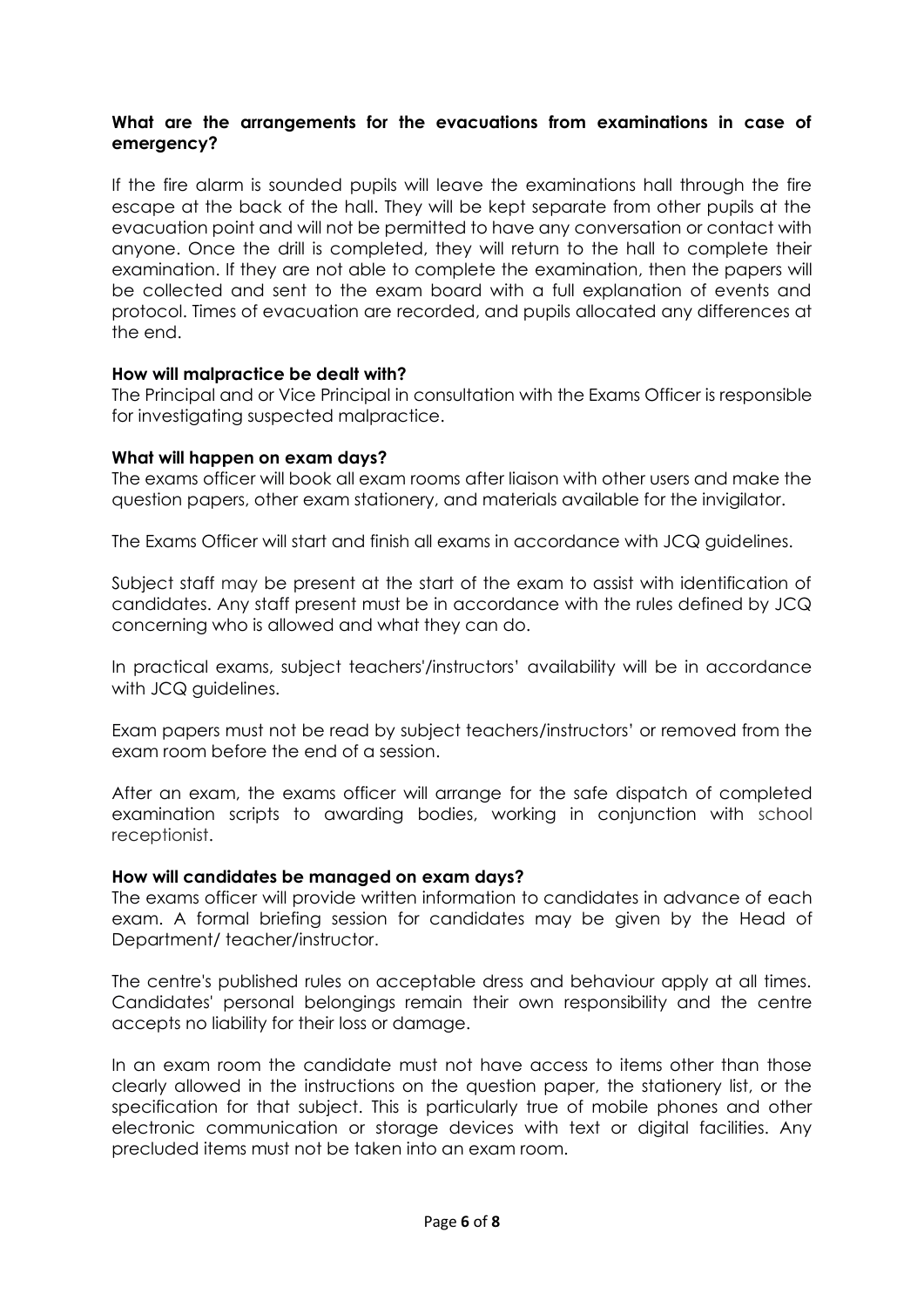Disruptive candidates are dealt with in accordance with JCQ guidelines. Candidates are expected to stay for the full exam time at the discretion of the Exams Officer. Note: candidates who leave an exam room must be always accompanied by an appropriate member of staff.

The Exams Officer is responsible for handling late or absent candidates on exam day.

# **What special consideration can be made?**

Should a candidate be unable to attend an exam because of illness, suffer bereavement or other trauma, be ill or otherwise disadvantaged or disturbed during an exam, then it is the candidate's responsibility to alert the centre's Vice Principal and Exams Officer to that effect.

The candidate must support any special consideration claim with appropriate evidence within 7 days of the exam.

The exams officer will make a special consideration application to the relevant awarding body within 7 days of the exam.

# **How will internal assessments be managed?**

It is the duty of Heads of Department/teacher/instructor to ensure that all internal assessments are ready for dispatch at the correct time. The exams officer will assist by keeping a record of each dispatch, including the recipient details and the date and time sent.

Marks for all internally assessed work are provided to the exam's office by the Head of Subject. The exams officer will inform staff of the date when appeals against internal assessments must be made by. Any appeals will be dealt with in accordance with the centre's Internal Appeals Procedure (IAP) document.

#### **How will candidates be informed of their exam results?**

Result slips will be posted out to candidates (via recorded delivery) on results day. Due to JCQ regulations, candidates are not allowed to receive results before 8am on this day, and it is therefore necessary to wait until Exam Results Day to send these results to ensure Exam Regulations are followed. They will therefore be received by Candidates, the following day.

Pupils will be given opportunity to give written consent to having exams results sent to their parents at their home address. Where students do not give consent to this, the exam results will be sent by post to their home address in their name only.

The results slip will be in the form of a centre produced document.

# **How can enquiries be made about results?**

The cost of enquiries will be paid by the centre. All decisions on whether to make an application for an enquiry will be made by Principal and Vice Principal.

If a candidate's request for an enquiry is not supported, the candidate may appeal, and the centre will respond by following the process in its Internal Appeals Procedure (IAP) document